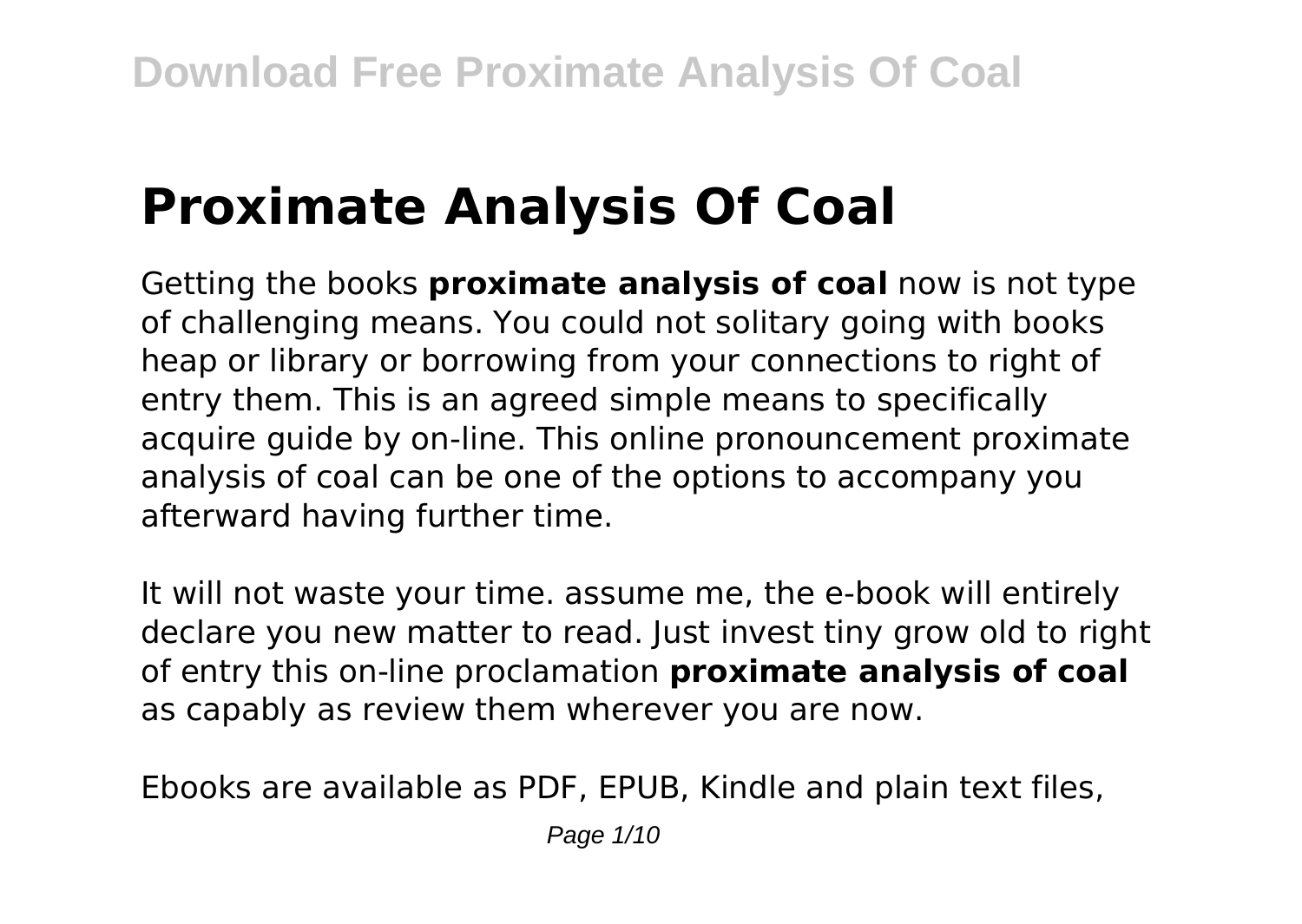though not all titles are available in all formats.

#### **Proximate Analysis Of Coal**

Proximate analysis tests conducted in SGS laboratories, along with applicable standards, include: Moisture (ASTM D3173, ISO 11722, AS1038.3) Moisture is the water that exists in the coal at the site, time, and under... Sulfur (ASTM D4239, ISO 351, AS1038.6) It is important to measure the sulfur ...

#### **Proximate and Ultimate Analysis | Mining | SGS**

The proximate analysis of coal separates the products into four groups: (1) moisture, (2) volatile matter, consisting of gases and vapors driven off during pyrolysis, (3) fixed carbon, the nonvolatile fraction of coal, and (4) ash, the inorganic residue remaining after combustion.

## **Proximate Analysis - Handbook of Coal Analysis - Wiley ...**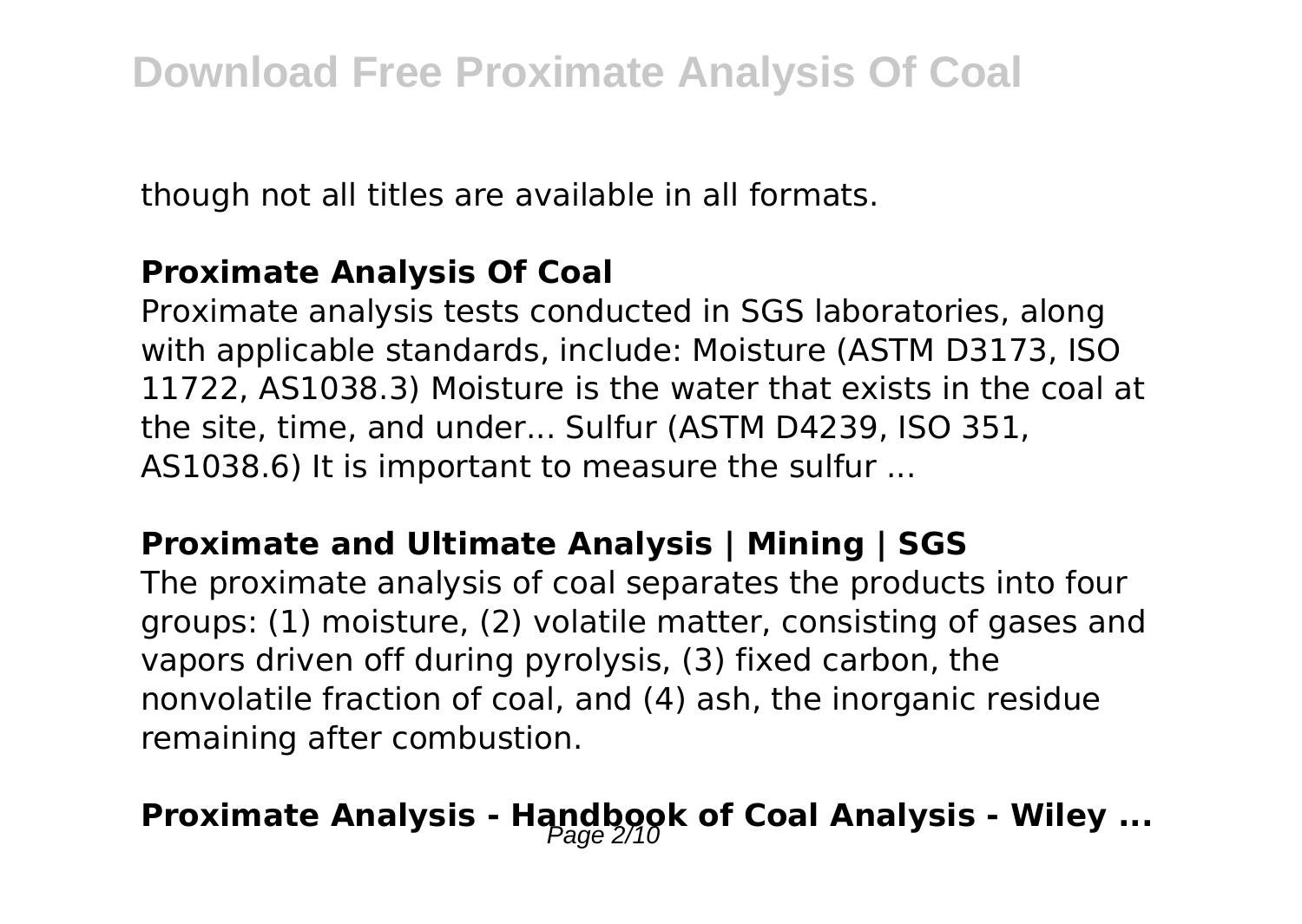The most common coal analysis is proximate analysis. It is used on coals during exploration, mining, and preparation. Four different parameters are measured from one sample in a proximate analyzer, which is an automated instrument. Ash yield (the material in coal that will not combust)

**Proximate Analysis, Coal Analysis, Kentucky Geological ...** Proximate and Ultimate Analysis of Power Plant Coal. The proximate analysis determines only the Fix carbon, Volatile matter. The ultimate analysis is useful in determining required air for combustion for power plants coal.

**Proximate and Ultimate Analysis of Power Plant Coal** The proximate analysis is the most common form of coal evaluation and it reveals the quality of a coal sample. It examines four factors including the moisture, ash, volatile matter (VM), and fixed carbon (FC) within the coal sample. Every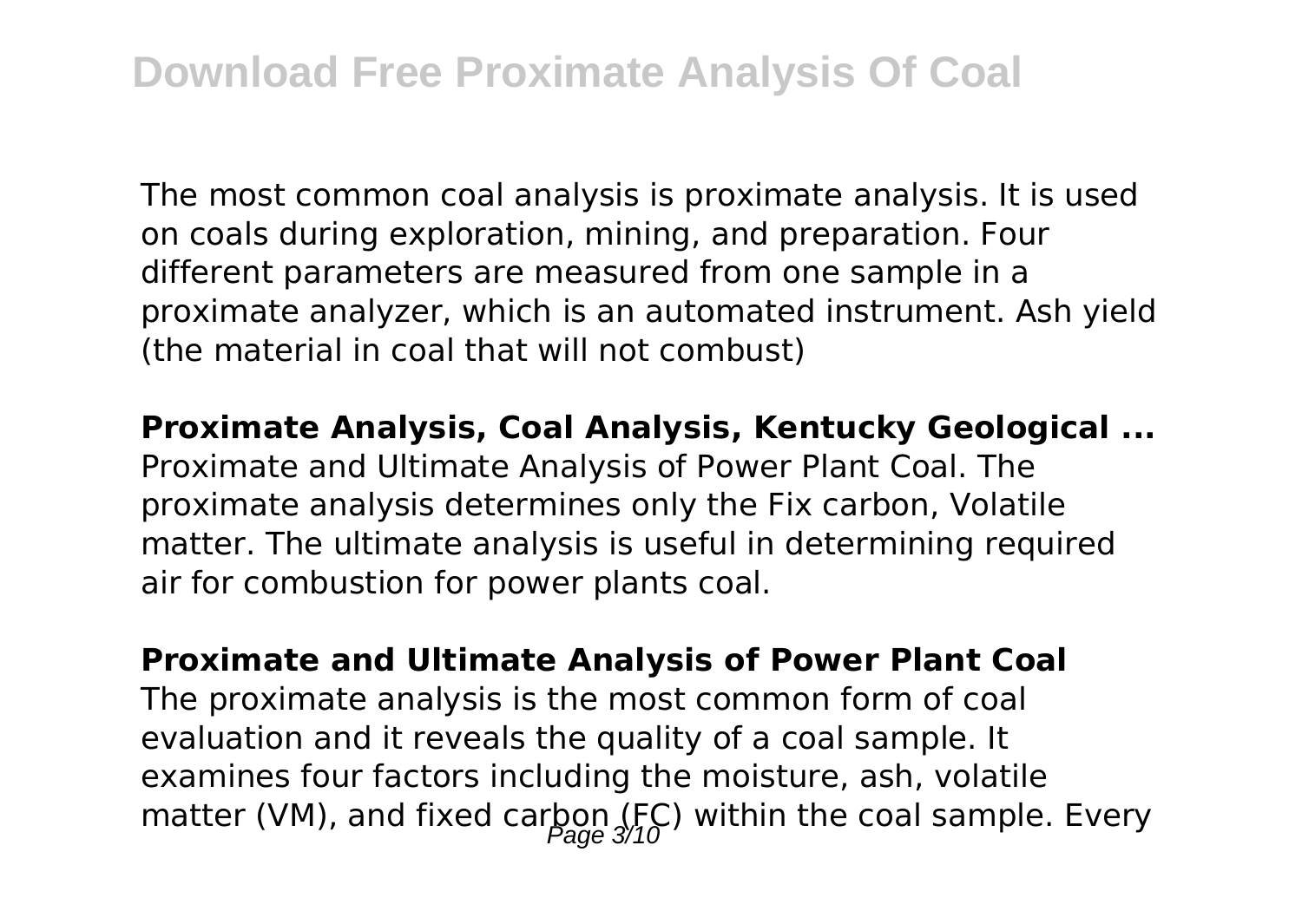factor is determined through a distinct experimental procedure under ASTM specified conditions. These determinations are time consuming and require a ...

#### **Estimation of coal proximate analysis factors and ...**

Proximate Analysis of Coal CSIR SRTP. Loading... Unsubscribe from CSIR SRTP? ... Determination of Calorific Value of Coal - Duration: 9:03. CSIR SRTP 16 views. New; 9:03.

#### **Proximate Analysis of Coal**

In coal: Chemical content and properties. …in the form of "proximate" and "ultimate" analyses, whose analytical conditions are prescribed by organizations such as ASTM. A typical proximate analysis includes the moisture, ash, volatile matter, and fixed carbon contents. (Fixed carbon is the material, other than ash, that does not vaporize when heated in the absence.... Page 4/10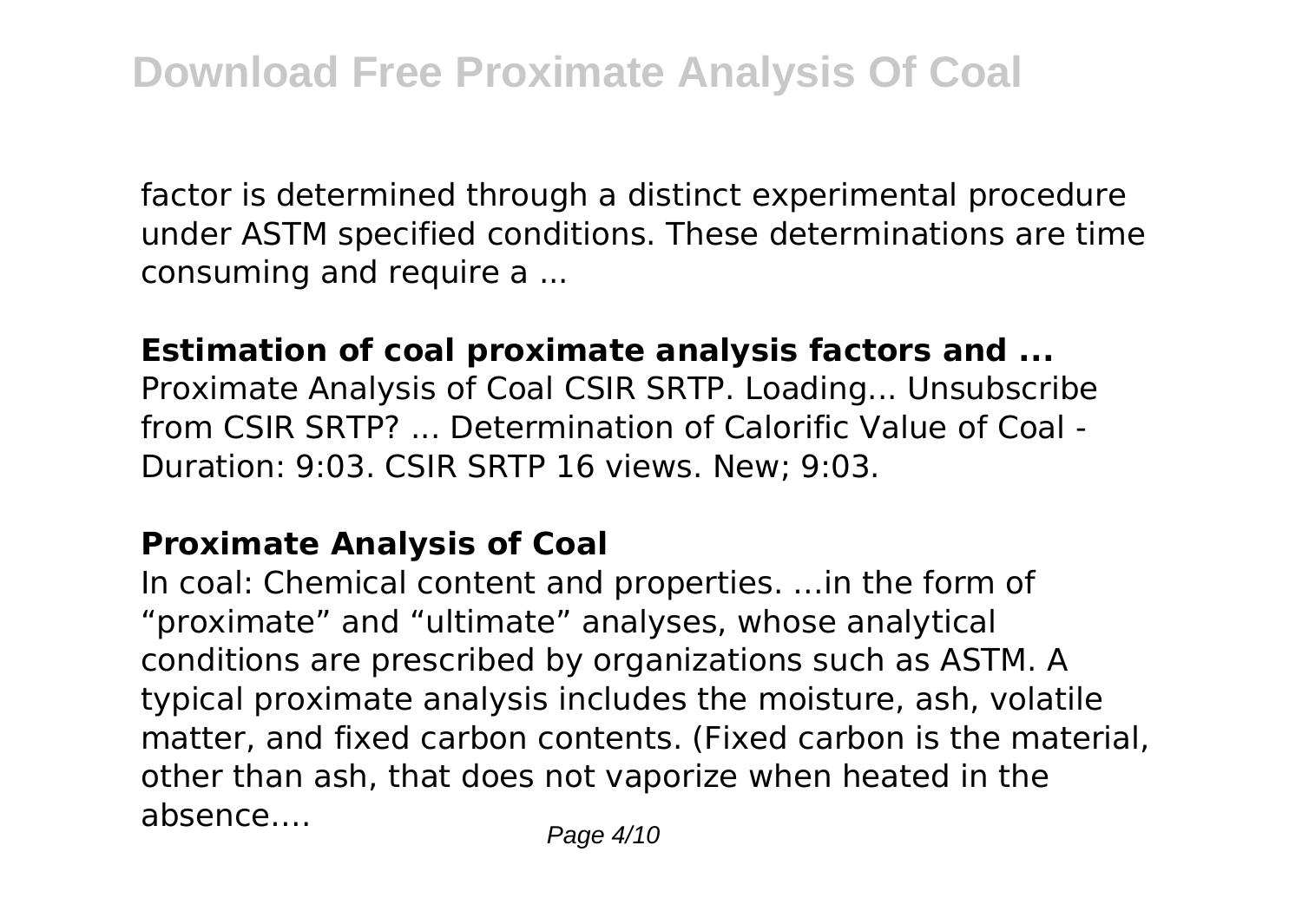#### **Proximate analysis | coal processing | Britannica**

93 Colebard Street West Acacia Ridge, QLD 4110, Australia . +61 7 3216 6344 . [email protected]

#### **Coal Moisture And Proximate Analysis | Sigra**

D5192 Practice for Collection of Coal Samples from Core. D6609 Guide for Part-Stream Sampling of Coal. D6883 Practice for Manual Sampling of Stationary Coal from Railroad Cars, Barges, Trucks, or Stockpiles. D7430 Practice for Mechanical Sampling of Coal. D7582 Test Methods for Proximate Analysis of Coal and Coke by Macro Thermogravimetric Analysis

#### **Standard Practice for Proximate Analysis of Coal and Coke**

Fixed carbon from proximate analysis is a different value than total carbon from ultimate analysis. Total carbon includes some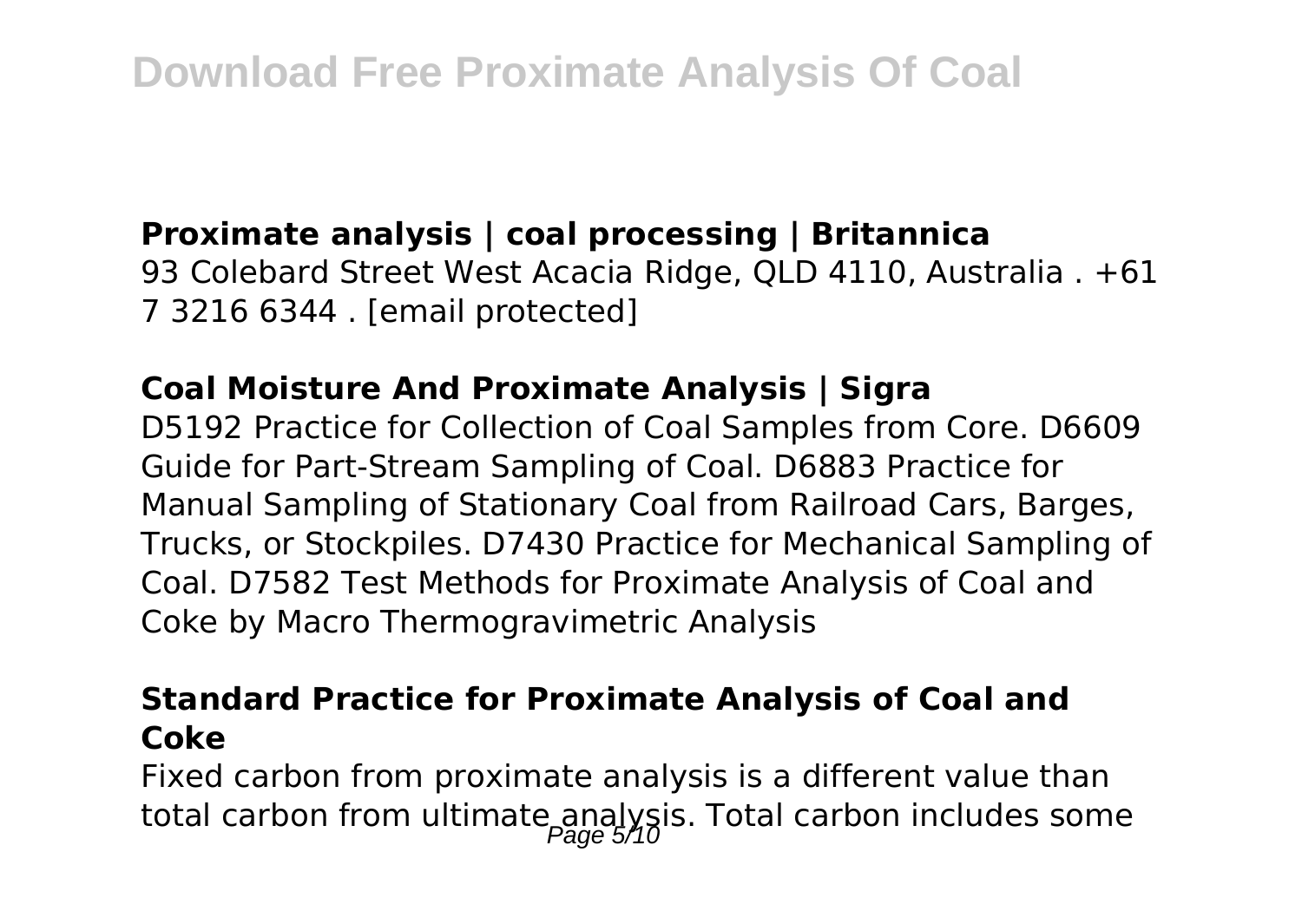organic carbon that escapes as volatile matter emissions during combustion. Fixed-carbon content increases with rank, and is used to define ranks above medium-volatile bituminous coal.

**Fixed Carbon in Coal (Part of Proximate Analysis), Coal ...** Proximate analysis of coal is a simple laboratory method for determining the components of coal, obtained when the coal sample is heated (pyrolysis) under specified conditions. The coal sample is extracted from a core and placed quickly in a canister to preserve as much gas as possible.

#### **Crain's Petrophysical Handbook | Proximate Analysis for**

**...**

Proximate Analysis Of Coal Proximate Analysis Of Coal When people should go to the book stores, search inauguration by shop, shelf by shelf, it is essentially problematic. This is why we give the books compilations in this website. It will extremely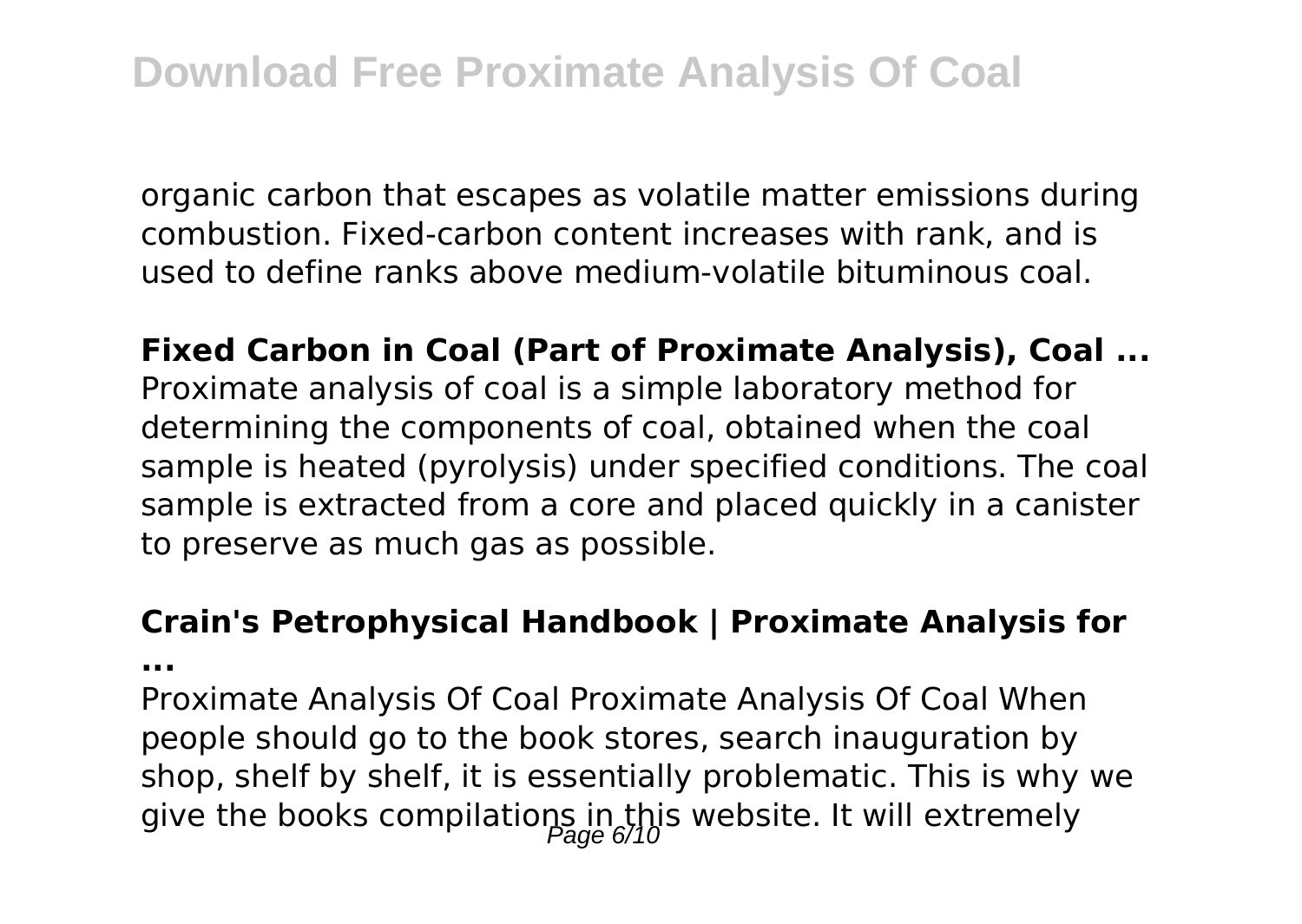ease you to see guide Proximate Analysis Of Coal as you such as.

#### **[Book] Proximate Analysis Of Coal**

Proximate analysis The proximate analysis indicates the percentage by weight of fixed carbon, volatiles, ash, and moisture content in coal. The amounts of fixed carbon and volatile combustible matter directly contribute to the heating value of coal. The fixed carbon acts as a main heat generator during burning.

#### **Analysis of Coal - eguruchela.com**

Proximate analysis of coal determines the moisture content of coal,volatile matter,ash content and fixed carbon of coal.Ultimate analysis determines the chemical composition of coal i.e Carbon,hydrogen,oxygen,nitrogen,sulphur along with moisture and ash.  $P_{\text{face } 7/10}$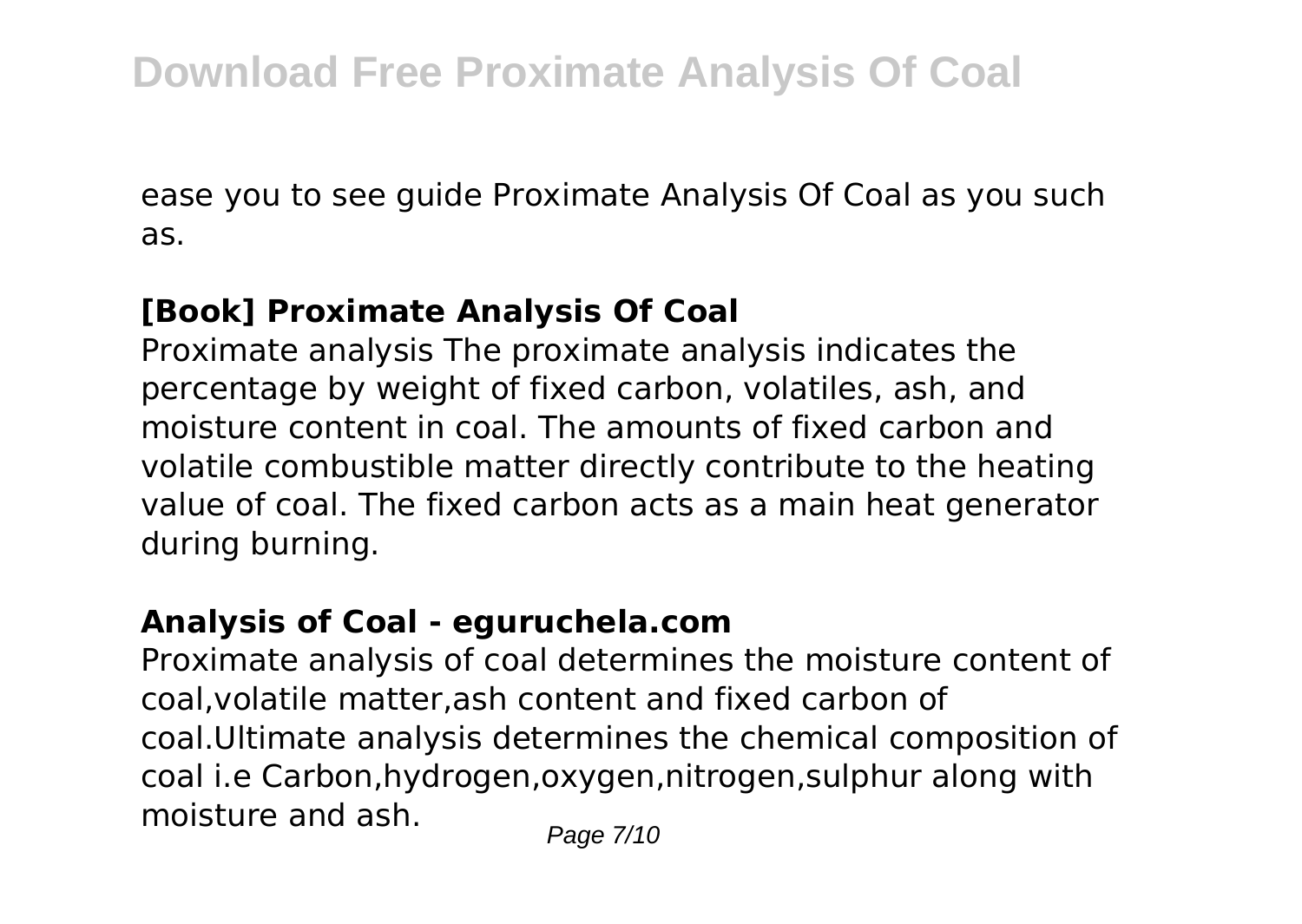**What is the difference between proximate analysis and ...** Proximate analysis covers the determination of moisture, volatile matter, fixed carbon, and ash in coals and cokes, and is used to establish the rank of coals, to show the ratio of combustible to incombustible constituents, or to provide the basis for buying/selling, and otherwise evaluating coal for various purposes.

#### **Thermal Analysis Application Brief**

Proximate analysis is performed on a coal sample from a local electric utility. From the weight percent sulfur found in the coal (determined by a separate procedure—the Eschka method) and the ash content, students calculate the quantity of sulfur dioxide emissions and ash produced annually by a large coal-fired electric power plant.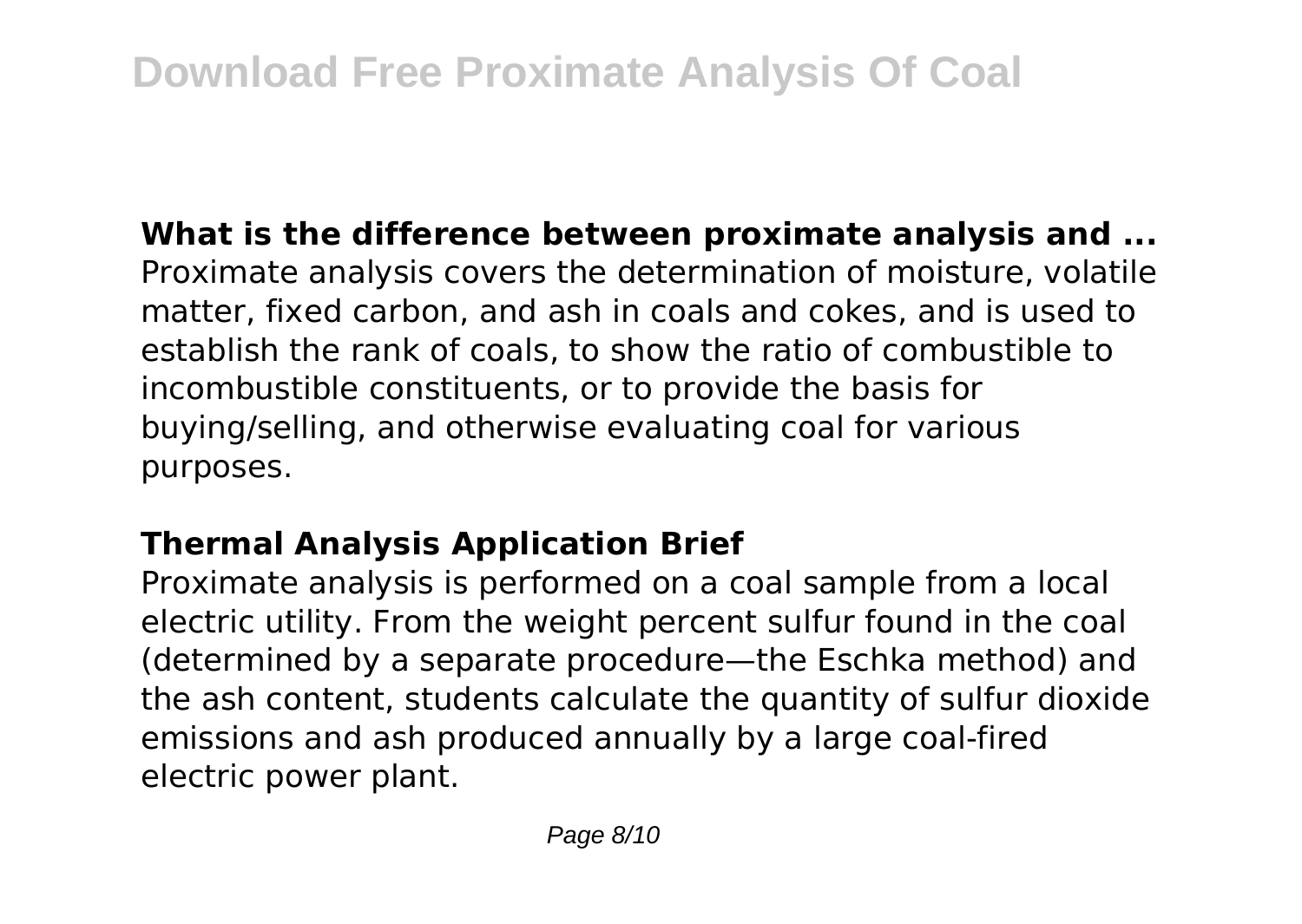#### **Proximate Analysis of Coal | Journal of Chemical Education**

The coal sample (pulverized) was subjected to proximate and ultimate analysis to determine its characteristic constituents.Analysis showed a volatile matter content of 37.46 weight percent, 7.10% moisture content, 8.3% ash content and 47.14% fixed carbon for proximate.And, the ultimate analysis showed a 5.2% hydrogen, 63.3% carbon, 0.79% ...

**ANALYSIS OF ENUGU COAL - weinformed latest projects** Fig. 06: Proximate/General analysis of coal sample in coal testing lab. Prepared air-dried sample(s) sent for proximate/general analysis which include Total Moisture, Ash, Sulphur, Net Calorific value, Volatile Matter and Fixed Carbon. All the proximate/general analysis are carried out using ISO Standards and results are reported on "as ...